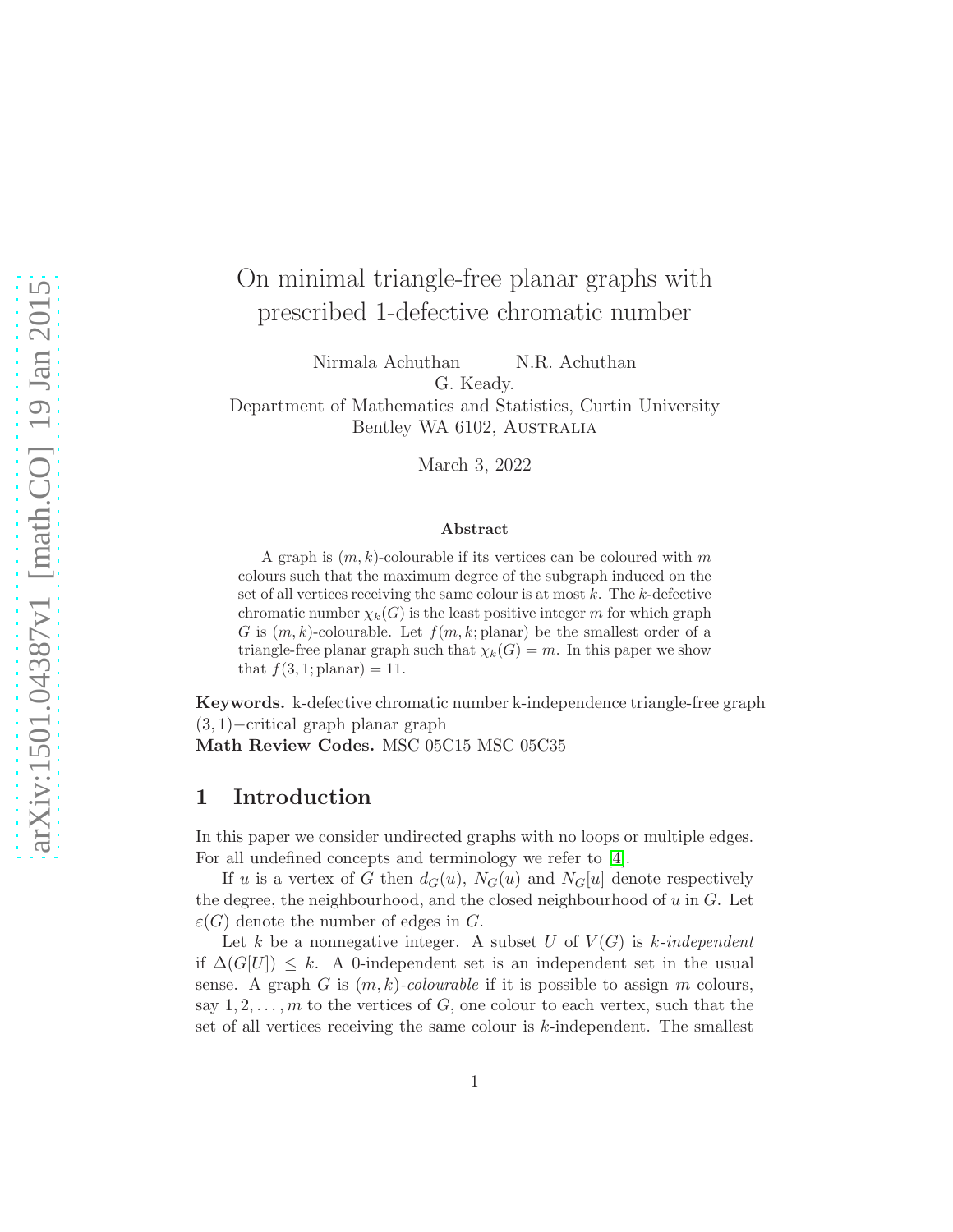integer m for which G is  $(m, k)$ -colourable is called the k-defective chromatic number of G and is denoted by  $\chi_k(G)$ . A graph G is said to be  $(m, k)$ -critical if  $\chi_k(G) = m$  and  $\chi_k(G - u) < m$  for every u in  $V(G)$ . A graph G is said to be  $(m, k)$ -edge-critical if  $\chi_k(G) = m$  and  $\chi_k(G - e) < m$  for every e in  $E(G).$ 

It is easy to see that the following statements are equivalent.

- (i) G is  $(m, k)$ -colourable.
- (ii) There exists a partition of  $V(G)$  into m sets each of which is kindependent.
- (iii)  $\chi_k(G) \leq m$ .

Clearly  $\chi_0(G)$  is the usual chromatic number. It is easy to see that  $\chi_k(G) \leq$  $\lceil \frac{|V(G)|}{k+1} \rceil$  where  $|V(G)|$  is the order of G. Furthermore,  $\chi_k(G) \leq \chi_{k-1}(G)$  for all integers  $k \geq 1$ .

The concept of k-defective chromatic number has been extensively studied in the literature (see  $[2, 6, 7, 8, 9, 13, 17, 19]$  $[2, 6, 7, 8, 9, 13, 17, 19]$  $[2, 6, 7, 8, 9, 13, 17, 19]$  $[2, 6, 7, 8, 9, 13, 17, 19]$  $[2, 6, 7, 8, 9, 13, 17, 19]$  $[2, 6, 7, 8, 9, 13, 17, 19]$  $[2, 6, 7, 8, 9, 13, 17, 19]$  $[2, 6, 7, 8, 9, 13, 17, 19]$ ). Given a positive integer m, there exists a triangle-free graph with G with  $\chi_k(G) = m$ . A natural question that arises is: what is the smallest order of a triangle-free graph G with  $\chi_k(G) = m$ ? We denote this smallest order by  $f(m, k)$ . The parameter  $f(m, 0)$  has been studied by several authors (see [\[3,](#page-10-6) [5,](#page-10-7) [10,](#page-10-8) [14,](#page-10-9) [12\]](#page-10-10)) and  $f(m, 0)$  is determined for  $m \leq 5$ . It has also been shown that  $f(3, k) \leq 4k+5$ for all  $k \geq 0$ ;  $f(3, 1) = 9$  and  $f(3, 2) = 13$  (see [\[17,](#page-11-0) [2\]](#page-9-0)). In the same papers the corresponding extremal graphs have been characterized. In a recent paper [\[1\]](#page-9-1) the authors characterized triangle-free graphs on 10 vertices with  $\chi_1(G) = 3$ . They proved that every triangle-free graph G of order 10 with  $\chi_1(G) = 3$ , except one, contains one of the four (3,1)-critical triangle-free graphs of order 9. Furthermore, the exceptional triangle-free graph on 10 vertices is a (3,1)-edge-critical graph.

Grötzsch [\[11\]](#page-10-11) proved that if G is a triangle-free planar graph then  $\chi_0(G) \leq$ 3. Hence  $\chi_k(G) \leq 3$  for any triangle-free planar graph G and  $k \geq 1$ .

We define  $f(m, k;$  planar) to be the smallest order of a triangle-free planar graph G with  $\chi_k(G) = m$ . Note that  $f(m, k;$  planar)  $\geq f(m, k)$ . The problem of determining  $f(m, k;$  planar) is relevant only for  $m = 2$ and  $m = 3$ . Considering the bipartite graph  $K_{2,k}$  it is easy to see that  $f(2, k;$  planar) =  $k + 2$ . Clearly  $f(3, 0;$  planar) = 5. In this paper we prove that  $f(3, 1;$  planar) = 11.

In all the figures in this paper a double line between sets  $X$  and  $Y$  means that every vertex of  $X$  is adjacent to every vertex of  $Y$ .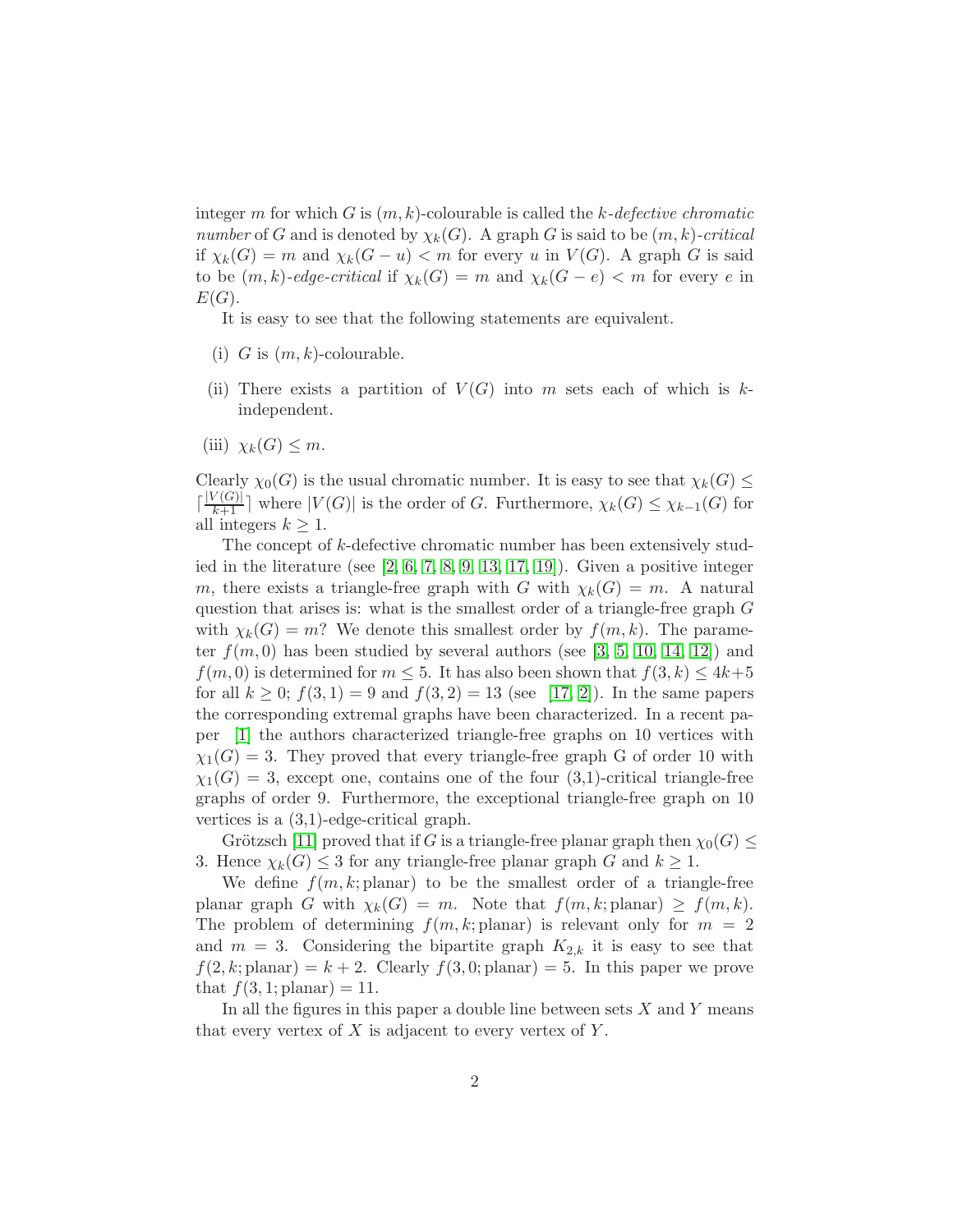# 2 Preliminary results

We need the following results, proofs of the theorems being in the papers cited.

**Theorem 2.1** ([\[13,](#page-10-5) [15\]](#page-10-12)) For any graph  $G$ ,

$$
\chi_k(G) \le \lceil \frac{\Delta(G) + 1}{k+1} \rceil = 1 + \lfloor \frac{\Delta(G)}{k+1} \rfloor.
$$

<span id="page-2-2"></span>**Theorem 2.2** ([\[8\]](#page-10-3)) If G is a  $(\alpha, k)$ –critical graph then  $\delta(G) \ge \alpha - 1$ .

**Theorem 2.3** ([\[18,](#page-11-2) 7.1.11]) If  $l(F_i)$  denotes the length of face  $F_i$  in a plane graph G, then  $2\varepsilon(G) = \sum_i l(F_i)$ .

**Theorem 2.4** ([\[17\]](#page-11-0)) The smallest order of a triangle-free graph with  $\chi_1(G)$  = 3 is 9, that is  $f(3,1) = 9$ . Moreover, G is a triangle-free graph of order 9 with  $\chi_1(G) = 3$  if and only if it is isomorphic to one of the graphs  $G_i$ ,  $1 \leq i \leq 4$  given in Figure [1.](#page-2-0)



<span id="page-2-1"></span><span id="page-2-0"></span>Figure 1: The critical graphs of order 9 with  $\chi_1(G) = 3$ :  $G_1$  to  $G_4$  of [\[17\]](#page-11-0).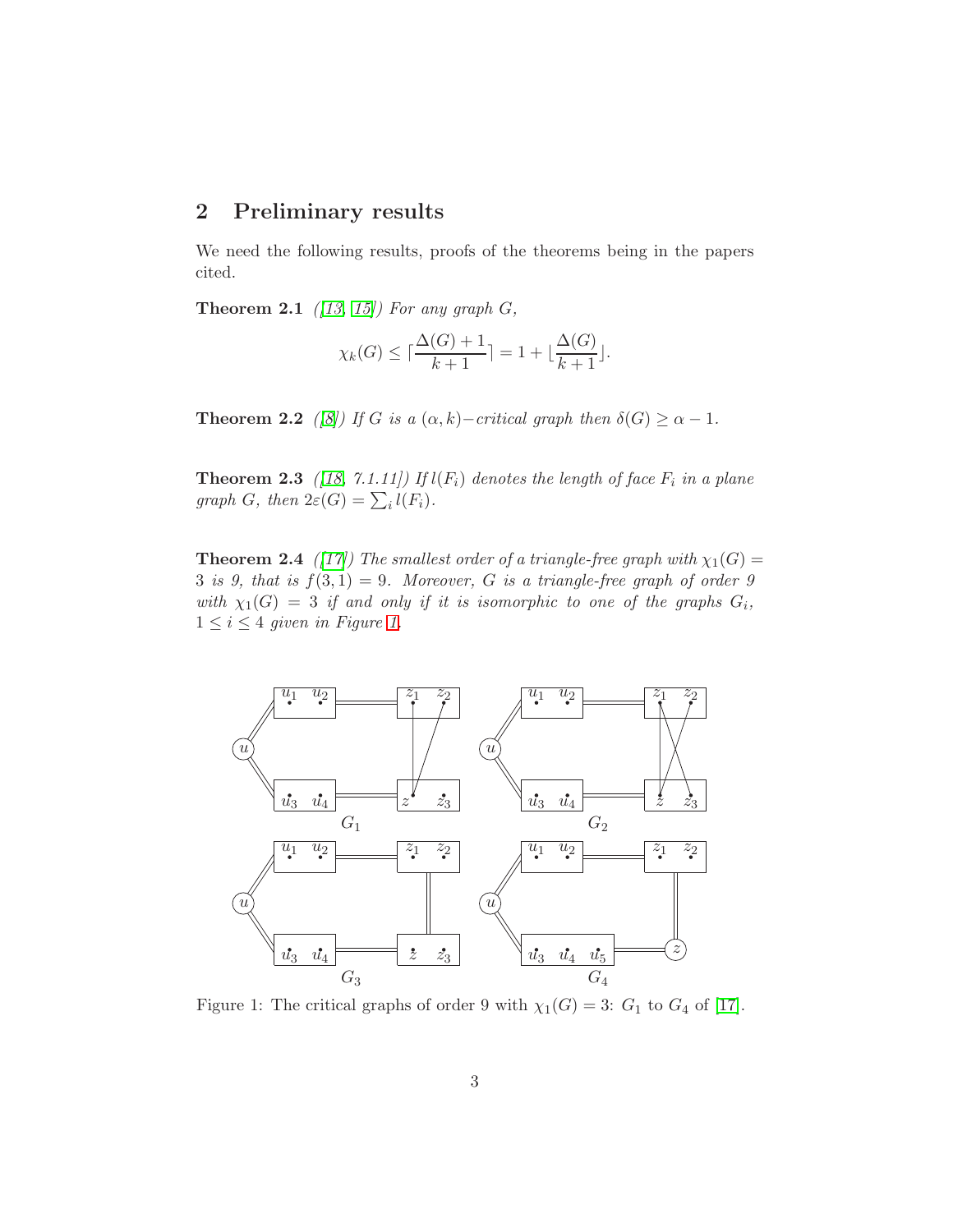**Theorem 2.5** ( [\[1\]](#page-9-1)) Let G be a triangle-free graph of order 10 with  $\chi_1(G)$  = 3. Then either  $G \cong G_5$  (Figure [2\)](#page-3-0) or there exists a vertex  $u^*$  such that  $G - u^* \cong G_i$  for some  $i, 1 \leq i \leq 4$ .

<span id="page-3-0"></span>

The result of Theorem [2.5](#page-2-1) can also be obtained by computations, using the methods described in the next section.

# 3 Computations

The result of Theorem [4.2](#page-6-0) was first obtained by computions described here.

For convenience we use the abbreviations "tfp graph" for a triangle-free planar graph and "mtfp graph" for a maximal tfp graph, maximal in the sense that if another edge were to be added the graph so formed would either fail to be triangle-free or fail to be planar or both. Recall that  $\chi_k(G) \leq$  $\chi_k(H)$  whenever G is a subgraph of H. Hence if G is a tfp graph with  $\chi_1(G) = 3$ , we can add edges to G to form a maximal tfp graph G with  $\chi_1(G) = 3.$ 

To establish Theorem [4.2](#page-6-0) (and rather more) all 11-vertex tfp graphs were generated using nauty [\[16\]](#page-10-13). These were then read into a computer algebra system and tested to find which ones were not (2, 1)−colourable.

<span id="page-3-1"></span>The algorithm to generate a  $(2, 1)$ −colouring of a triangle-free graph is provided by the following Theorem.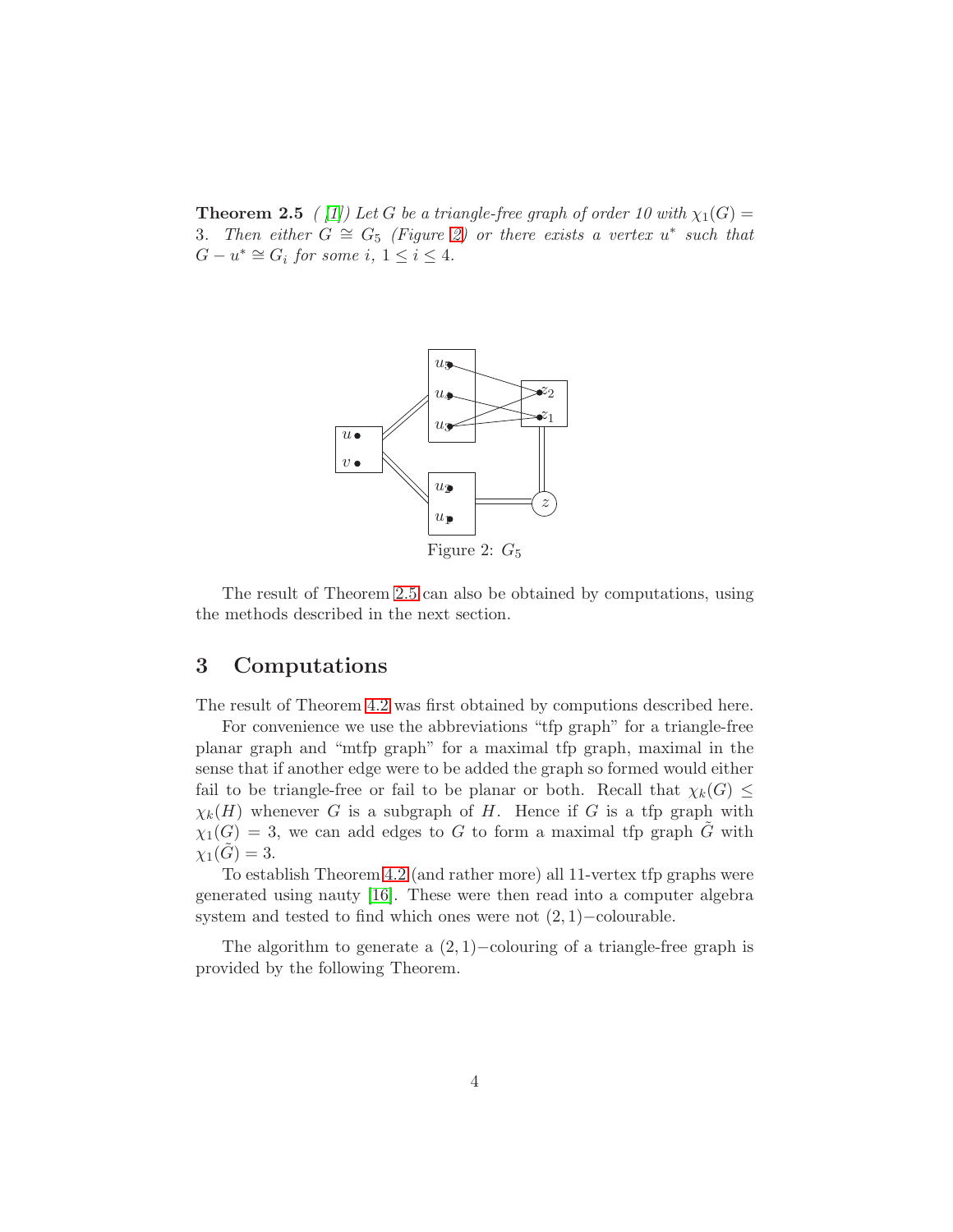**Theorem 3.1** A graph G of order n is  $(2, 1)$ –colourable (i.e. has  $\chi_1(G) \leq$ 2) if and only if the system of equations

$$
b_j^2 = 1 \qquad \text{for all } j \in V(G)
$$
  

$$
b_i b_j + b_j b_k + b_k b_i = 2 \qquad \text{for all paths } (i, j, k) \text{ of length 2}
$$

has a solution in  $Z_3^n$  where  $Z_3$  is a finite field.

*Proof.* In  $Z_3$ , with  $b_l^2 = 1$  for all  $l = i, j, k$ , we have,

$$
b_i b_j + b_j b_k + b_k b_i = (b_i - b_j)^2 + (b_j - b_k)^2 + (b_k - b_i)^2.
$$

Consider a  $(2, 1)$ –colouring of G using colours 1 and 2. We define  $b_i$  to be 1 or 2 according as the vertex i is assigned colour 1 or 2.

Now it is easy to see that precisely 2 of the 3 vertices on any path  $(i, j, k)$  are assigned the same colour. Thus the equations of Theorem [3.1](#page-3-1) are satisfied. The converse is easy to establish.

We remark that the  $(2, 1)$ –colouring problem can be formulated in a fashion similar to Theorem [3.1](#page-3-1) but using systems of quadratics over  $Z_2$ rather than over  $Z_3$ . The connection with 3-SAT computation is given in [\[7,](#page-10-2) [9\]](#page-10-4).

Solving, with  $n = 11$ , the system of equations given in Theorem [3.1](#page-3-1) with respect to each of tfp graphs of order 11 generated by nauty, we found that there are exactly six graphs with 1-defective chromatic number equal to 3. These are presented as  $G_{pi}$ ,  $1 \leq i \leq 6$  in Figure [5.](#page-8-0) All these six graphs have exactly 17 edges and they are all mtfp graphs.

As mentioned above, Theorem [2.5](#page-2-1) can be established computationally. This time one begins by using nauty to generate all 10-vertex triangle-free graphs, not merely planar ones. Solving, with  $n = 10$ , the system of equations given in Theorem [3.1](#page-3-1) with respect to each of triangle-free graphs. graphs of order 10 generated by nauty, we establish Theorem [2.5.](#page-2-1)

### 4 Main results

<span id="page-4-0"></span>We first prove the following useful lemmas.

**Lemma 4.1** In any  $(2, k)$ -colouring of  $K_{2,\ell}$  with  $\ell \geq 2k+1$  the two vertices of degree  $\ell$  must necessarily receive the same colour. Furthermore,  $K_{2,\ell}$  with  $\ell \geq 3$  is uniquely  $(2, 1)$ -colourable.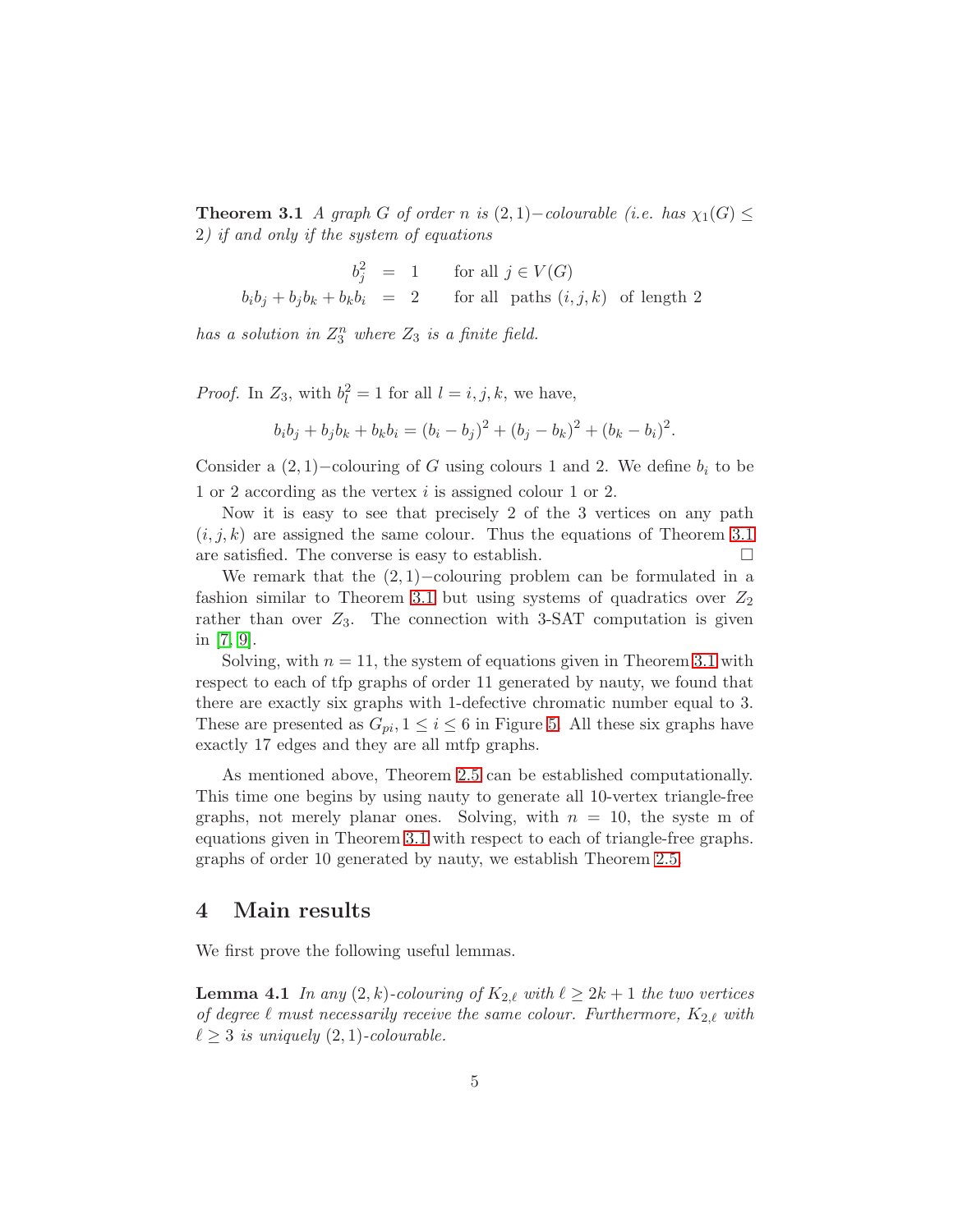*Proof.* Consider a  $(2, k)$ -colouring of  $K_{2,\ell}$ . Let  $C_1$  and  $C_2$  be the colour classes of this  $(2, k)$ -colouring. Without loss of generality let  $|C_1| \geq |C_2|$ . Clearly  $|C_1| \geq k+2$ . If  $C_1$  contains exactly one vertex of degree l, then  $C_1$ is not k-independent. Hence either  $C_1$  contains both the vertices of degree l or contains neither vertex of degree l. Now if  $k = 1$ , clearly  $C_2$  must contain both the vertices of degree l and  $|C_2| = 2$ . This implies that the graph is uniquely  $(2, 1)$ -colourable. This establishes the lemma.

<span id="page-5-3"></span>The proof of Theorem [4.2](#page-6-0) uses the above result with  $k = 1$  and  $l = 3$ .

**Lemma 4.2** The graphs  $G_i$ ,  $1 \leq i \leq 5$  shown in Figures [1](#page-2-0) and [2](#page-3-0) are nonplanar.

*Proof.* Note that the subgraph induced on the set  $\{u, u_1, u_2, u_3, z, z_1, z_2\}$  in both  $G_1$  and  $G_4$  is a subdivision of  $K_{3,3}$  as illustrated in (a) of Figure [3.](#page-5-0) Hence  $G_1$  and  $G_4$  are nonplanar.



<span id="page-5-0"></span> $(a)$   $\ldots$   $\ldots$   $(b)$ Figure 3: The subdivisions of  $K_{3,3}$  used in Lemma [4.1.](#page-4-0)

Since  $G_2 \cong G_1 + (z_1, z_3)$  and  $G_3 \cong G_2 + (z_2, z_3), G_2$  and  $G_3$  are also nonplanar. The subgraph of  $G_5$  induced on the set  $\{u, v, u_1, u_2, u_3, z, z_1\}$  is a subdivision of  $K_{3,3}$  as illustrated in (b) of Figure [3.](#page-5-0) Hence the graph  $G_5$ is also nonplanar.

<span id="page-5-2"></span>This proves the lemma.

**Lemma 4.3** Let  $G$  be a maximal triangle-free planar (mtfp) graph of order n with at least one odd cycle. Then the number of edges of  $G$ ,  $\varepsilon(G)$  satisfies

<span id="page-5-1"></span>
$$
\varepsilon(G) = 2n - 4 - \frac{f_5}{2} \le 2n - 5 \tag{1}
$$

where  $f_5$  is the number of faces with 5 edges in any planar embedding of  $G$ .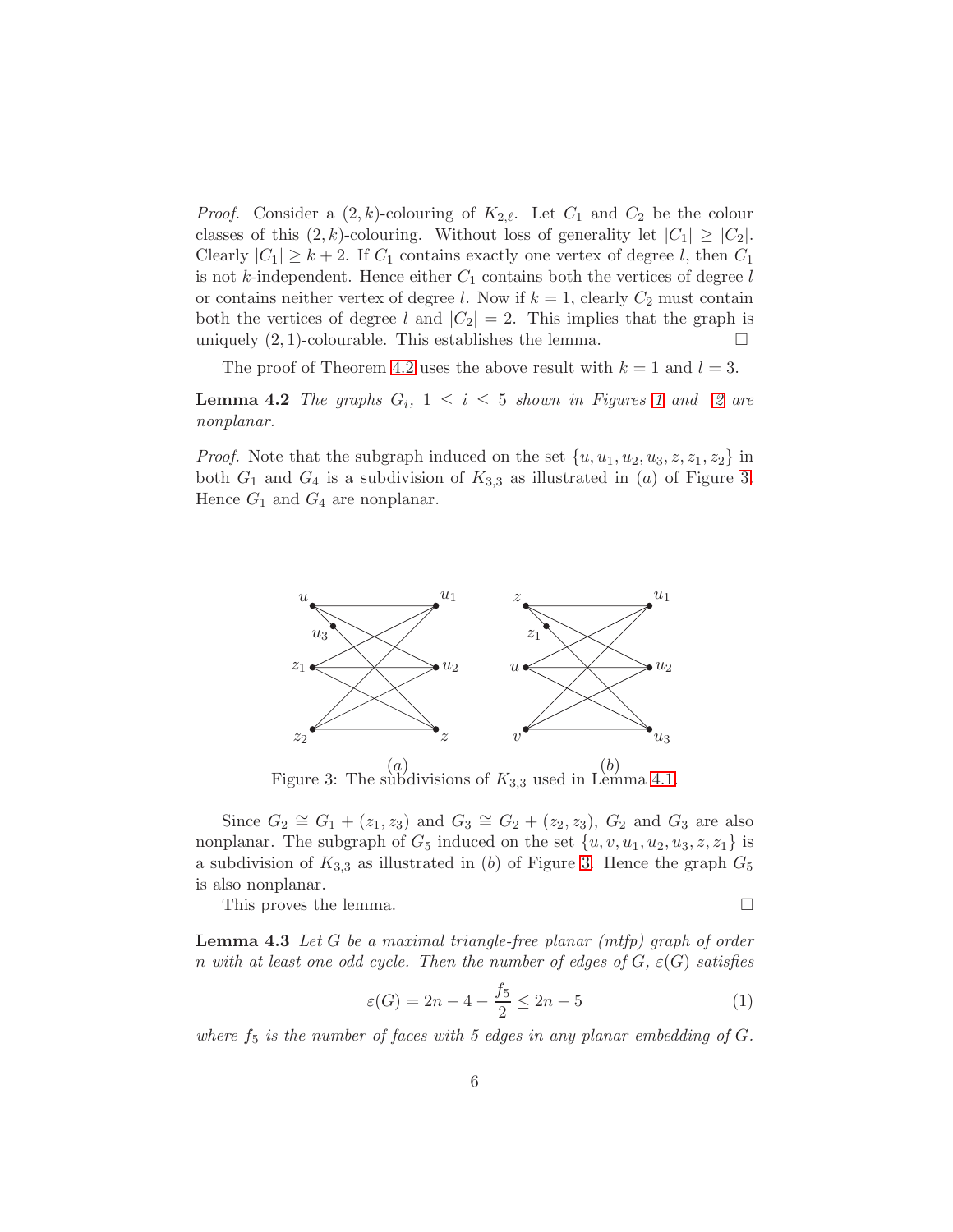*Proof.* Let C be a shortest odd cycle and let  $\ell$  be the length of C. Note the C is chordless. If  $\ell \geq 7$  then we can add a chord without creating a  $K_3$  or destroying the planarity of G. This contradicts the maximality of G. Hence  $\ell = 5$ .

Consider a planar embedding G' of G. Clearly  $\varepsilon(G') = \varepsilon(G)$  and every face of  $G'$  is of length 4 or 5. Let  $f_i$  be the number of faces with i edges,  $i = 4$  or 5. From [\[18,](#page-11-2) 7.1.13] it follows that  $f_5 > 0$ .

Using Euler's formula we have

<span id="page-6-1"></span>
$$
n - \varepsilon(G') + f_4 + f_5 = 2.
$$
 (2)

Now using Theorem [2.3,](#page-2-2)

<span id="page-6-2"></span>
$$
4f_4 + 5f_5 = 2\varepsilon(G') . \tag{3}
$$

Elimination of  $f_4$  from equations [\(2\)](#page-6-1) and [\(3\)](#page-6-2) yields the equation at the left of [\(1\)](#page-5-1). From this it follows that  $f_5$  is even. Since  $f_5 > 0$  we have  $f_5 \geq 2$ . This then yields the inequality at the right of [\(1\)](#page-5-1), and completes the proof.  $\Box$ 

We remark that inequality [\(1\)](#page-5-1) remains valid for any tfp graph of order n with at least one odd cycle.

**Theorem 4.1** Let G be a maximal triangle-free planar graph of order 11 with an odd cycle. Then  $15 \leq \varepsilon(G) \leq 17$ .

*Proof.* Consider a planar embedding  $G'$  of  $G$ 

Since G' contains odd cycles, from Lemma [4.3](#page-5-2) we have  $\varepsilon(G') = 18 - \frac{f_5}{2} \leq$ 17. Since  $f_4 \geq 0$  we have

$$
5f_5 \le 4f_4 + 5f_5 = 2\varepsilon(G) = 36 - f_5.
$$

Thus  $6f_5 \leq 36$  implying that  $f_5 \leq 6$ . Since  $f_5 > 0$  and even,  $f_5 = 2$ , 4 or 6. Thus  $\varepsilon(G) = 15$ , 16 or 17 according as  $f_5 = 6$ , 4 or 2. This completes the  $\Box$ 

<span id="page-6-0"></span>We now present the main result of the paper.

**Theorem 4.2** The smallest order of a triangle-free planar graph G with  $\chi_1(G) = 3$  is 11, that is,  $f(3, 1; \text{planar}) = 11$ .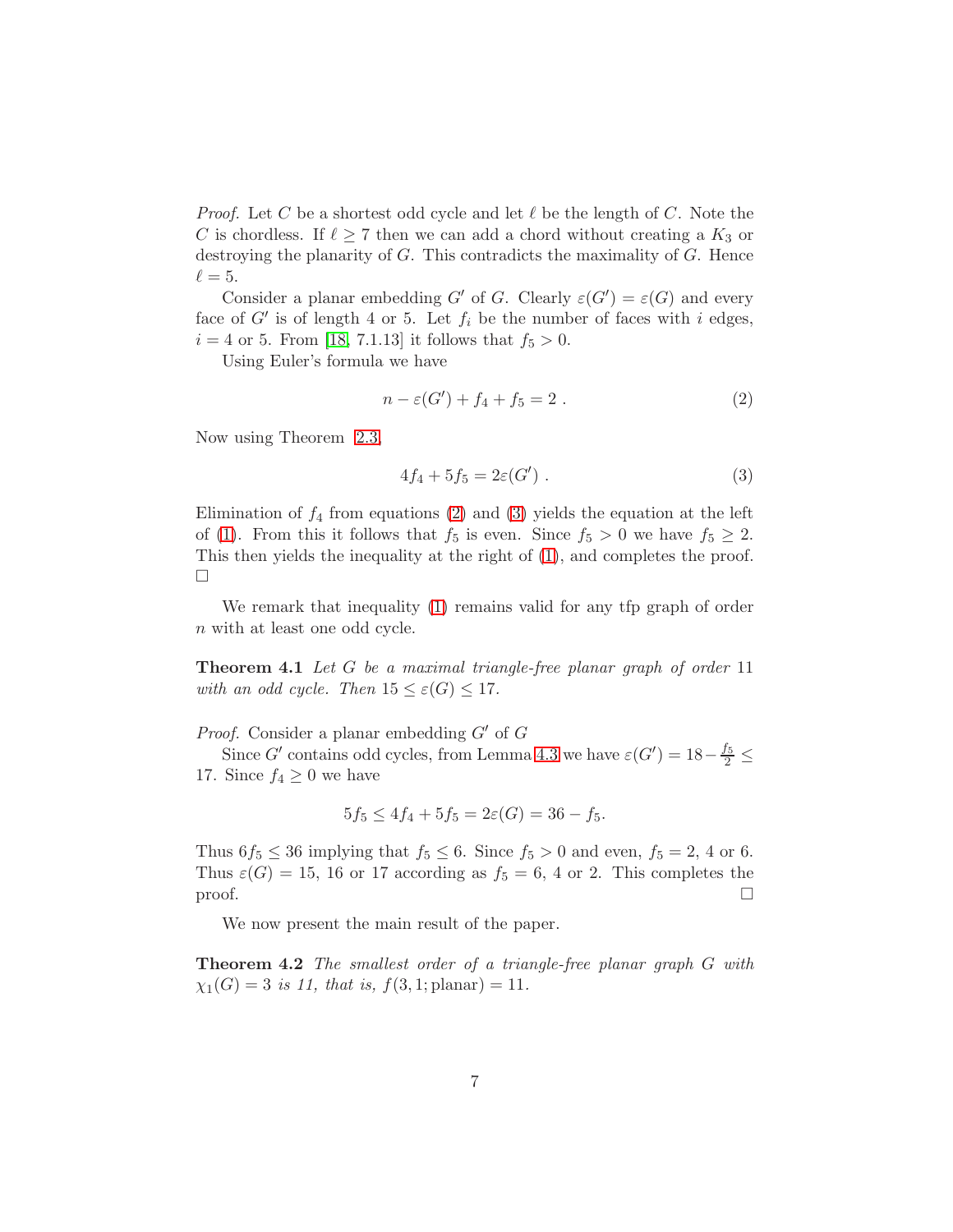Proof. From Theorem [2.5](#page-2-1) and Lemma [4.2,](#page-5-3) it is easy to see that there is no planar triangle-free graph G on 10 or fewer vertices with  $\chi_1(G) = 3$ . Hence we have  $f(3, 1;$  planar)  $\geq 11$ . To establish equality, consider the tfp graph  $G_{p1}$  of order 11 shown in Figure [4.](#page-7-0)



<span id="page-7-0"></span>Figure 4: The graph  $G^*$  used in Theorem [4.2.](#page-6-0)

Suppose  $G_{p1}$  is  $(2, 1)$ -colourable and consider a  $(2, 1)$  – colouring of  $G_{p1}$ with colours 1 and 2. Without loss of generality, we assume that vertex  $u$ is assigned colour 1. Apply Lemma [4.1](#page-4-0) three times.

- (i) Applying it first to  $G_{p1}[\{u, u_1, u_2, u_3, z_1\}] = K_{2,3}$  we have that  $z_1$  is coloured 1 and hence  $u_3$  is assigned colour 2.
- (ii) Now applying Lemma [4.1](#page-4-0) to  $G_{p1}[\{u_3, z_1, z_2, z_3, z\}] = K_{2,3}$  it follows that  $z$  is assigned colour 2.
- (iii) Finally applying Lemma [4.1](#page-4-0) to  $G_{p1}[\{u, u_4, u_5, u_6, z\}] = K_{2,3}$  it follows that  $z$  is assigned colour 1.

But items (ii) and (iii) above are contradictory and so  $G_{p1}$  is not  $(2, 1)$ colourable. It is easy to see that  $G_{p1}$  is  $(3,1)$ -colourable (and in fact,  $(3,0)$ colourable by Grötzsch theorem). Hence  $\chi_1(G_{p1}) = 3$  and this completes the proof of Theorem [4.2.](#page-6-0)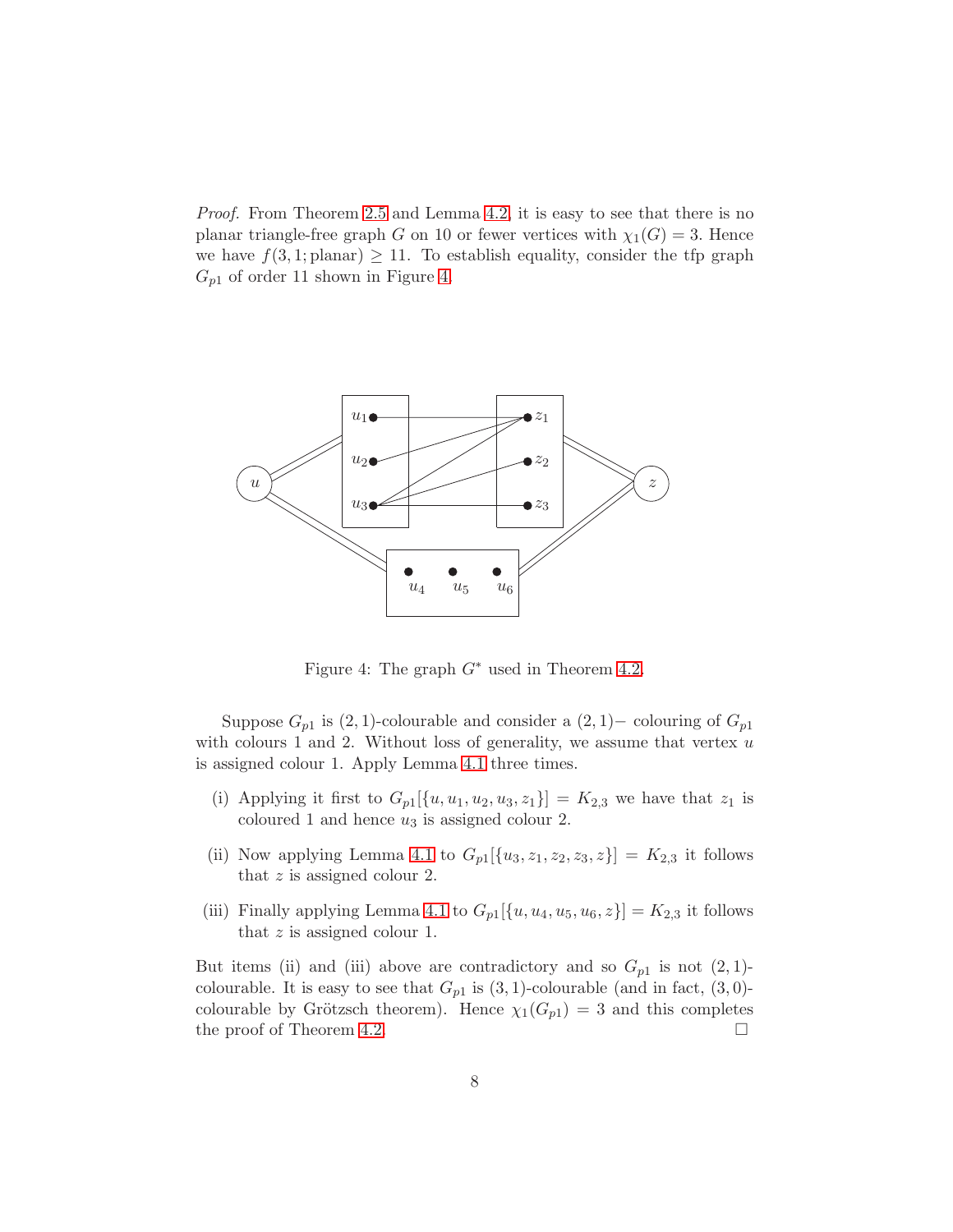

<span id="page-8-0"></span>Figure 5: The 6 graphs  $G_{pi}$  for  $1 \leq i \leq 6$ .

<span id="page-8-1"></span>The graph  $G_{p6}-(u_3, z_1)$  is isomorphic to the "cross-over" graph of Figure 3 of [\[7\]](#page-10-2).

**Lemma 4.4** Let G be a tfp graph of order 11 with  $\delta(G) = 2$ . Let e be an edge incident with a vertex of degree 2. Then  $\chi_1(G - e) = 2$ .

*Proof.* Suppose that  $e = (x, y)$  and  $d_G(x) = 2$ . Let  $x_1$  be the other neighbour of x. The graph  $G - x$  is tfp graph of order 10 and hence  $\chi_1(G - x) = 2$ . Consider a  $(2, 1)$ –colouring of  $G - x$  using colours 1 and 2. Without loss of generality assume that the vertex  $x_1$  is assigned colour 1. Now assign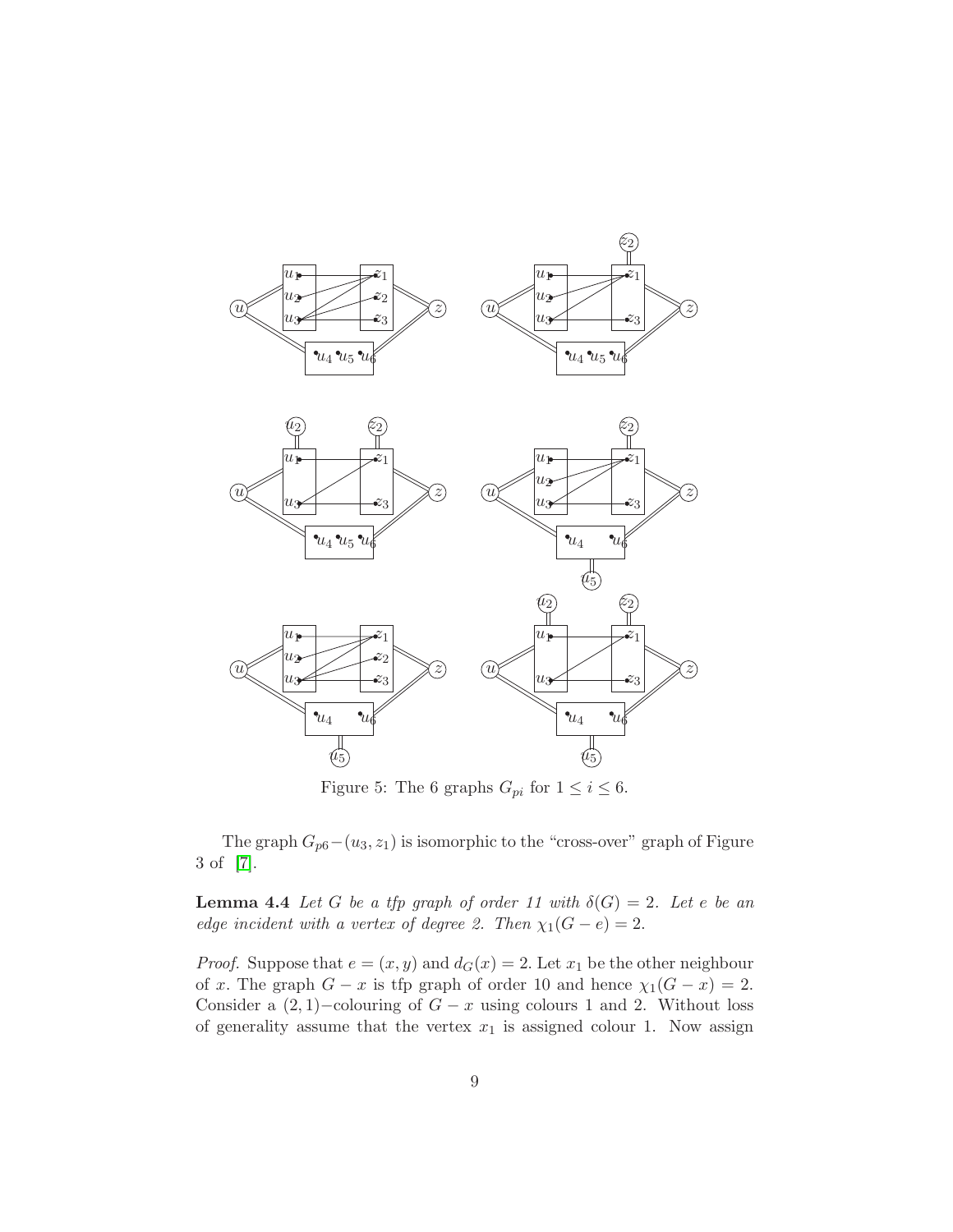colour 2 to vertex x. This provides a  $(2, 1)$ –colouring of  $G - e$  and hence  $\chi_1(G-e)=2$ . This completes the proof of Lemma [4.4.](#page-8-1)

<span id="page-9-2"></span>The result of the next lemma was evident from the computations, but here we give a simple direct proof.

**Lemma 4.5** The tfp graph  $G_{p6}$  of order 11 given in Figure [5](#page-8-0) is  $(3, 1)$ −edgecritical.

*Proof.* Let  $e = (x, y)$  be an edge of G. By Lemma [4.4,](#page-8-1) we can assume that  $d_G(x) > 2$  and  $d_G(y) > 2$ . There are precisely 11 such edges in  $G_{p6}$  and they are one of five types. For a representative edge  $e = (x, y)$  of each type the table below describes a  $(2, 1)$ –colouring of  $G - e$ . The  $(2, 1)$ –colouring is defined by the partition of  $V(G)$  into 1−independent sets  $X(e)$  and  $V(G)$ −  $X(e).$ 

|              | X(e)                             | other edges of                 |
|--------------|----------------------------------|--------------------------------|
|              |                                  | same type                      |
| $(u, u_4)$   | $\{u, z_1, z_3, u_2, u_4, u_6\}$ | $(u, u_6), (z, u_4), (z, u_6)$ |
| $(u, u_1)$   | ${u, z, u_1, u_3, u_5, z_2}$     | $(z, z_3)$                     |
| $(u_1, z_1)$ | ${u, z, u_3, u_5, z_2}$          | $(u_3, z_3)$                   |
| $(u, u_3)$   | $\{u, z, u_1, u_3, u_5, z_2\}$   | $(z, z_1)$                     |
| $(u_3, z_1)$ | $\{u, z, u_2, u_5, z_2\}$        |                                |

This establishes the Lemma [4.5.](#page-9-2)

**Theorem 4.3** The tfp graphs  $G_{pi}$  for  $1 \leq i \leq 6$  are  $(3,1)$ –edge-critical.

*Proof.* The Lemma [4.5](#page-9-2) establishes the result for graph  $G_{p6}$ . The results for the other  $G_{pi}$  are proved in a similar manner. These cases are simpler as for each of them the number of edges free of degree 2 is smaller than it was for the graph  $G_{p6}$ . More precisely there are just 3, 5, 5, 9 and 7 such edges respectively for the graphs  $G_{pi}$ ,  $1 \leq i \leq 5$ .

#### <span id="page-9-1"></span>References

- [1] Nirmala Achuthan, N.R. Achuthan and G. Keady, On triangle-free graphs of order 10 with prescribed 1-defective chromatic number. Submitted (2013).
- <span id="page-9-0"></span>[2] Nirmala Achuthan, N.R. Achuthan, M. Simanihuruk, On minimal triangle-free graphs with prescribed  $k$ -defective chromatic number, *Dis*crete Mathematics 311, 1119–1127 (2011).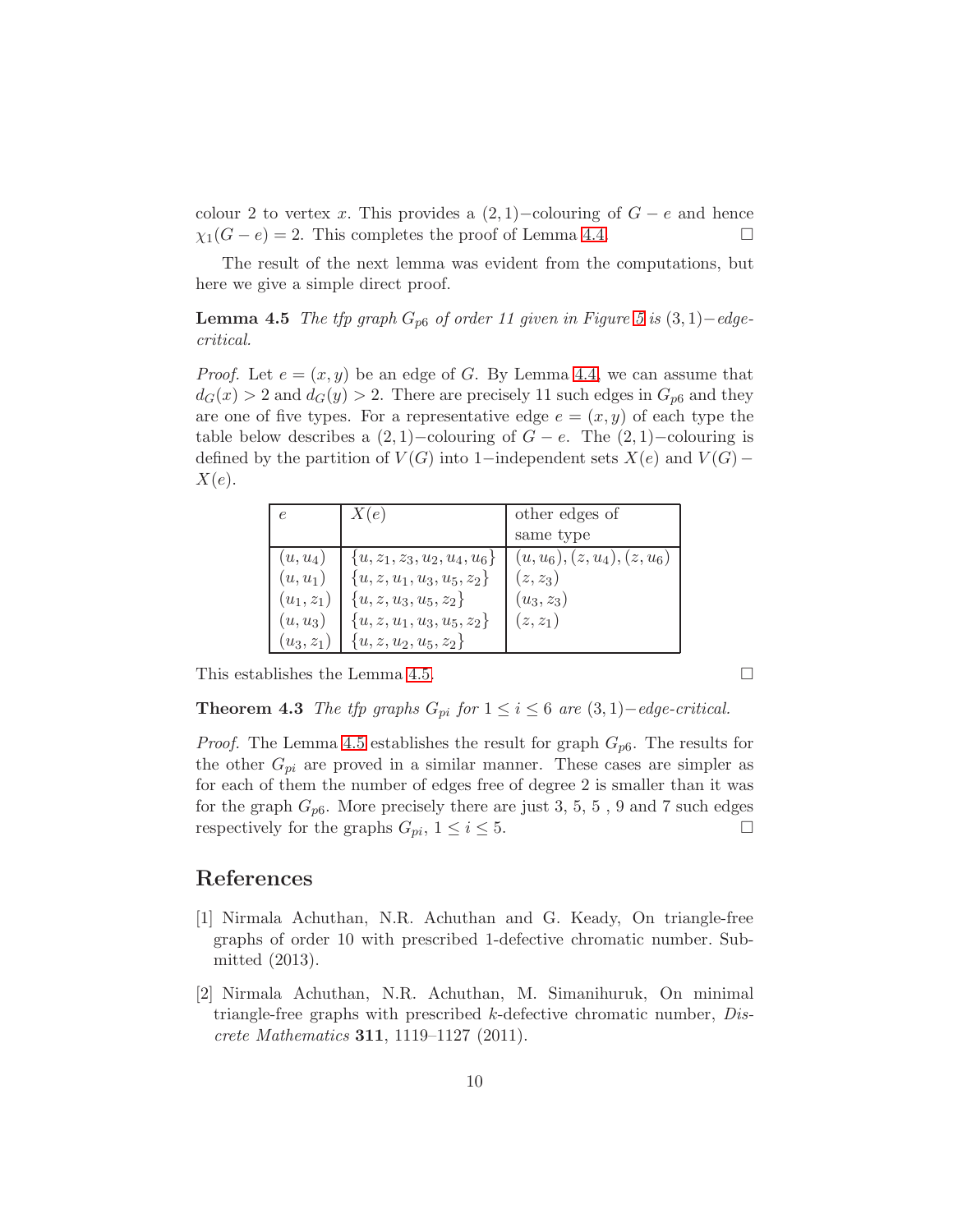- <span id="page-10-6"></span><span id="page-10-0"></span>[3] D. Avis, On minimal 5-chromatic triangle-free graphs, J. Graph Theory, 3 , 397–400 (1987).
- <span id="page-10-7"></span>[4] G. Chartrand, L. Lesniak and P. Zhang, Graphs and Digraphs, 5th ed., Chapman and Hall, 2011.
- [5] V. Chvátal, The minimality of the Mycielski graph, *Graphs and Com*binatorics, Springer-Verlag, Berlin, Lecture Notes in Mathematics 406 , 243–246 (1973).
- <span id="page-10-2"></span><span id="page-10-1"></span>[6] L. Cowen, W. Goddard, and C.R. Jesurum, Defective coloring revisited, J. Graph Theory 24 , 205–219 (1997).
- <span id="page-10-3"></span>[7] Fiala, K. Jansen, V.B. Le and E. Seidel, Graph subcolorings: complexity and algorithms. SIAM J. Discrete Math. 16 , 635-650 (2003)
- <span id="page-10-4"></span>[8] M. Frick, A survey of (m, k)-colorings, Annals of Discrete Mathematics 55,  $45-58$  (1993).
- <span id="page-10-8"></span>[9] J. Gimbel and C. Hartman, Subcolorings and the subchromatic number of a graph, Discrete Mathematics 272 , 139–154 (2003).
- [10] C.M Grinstead, M. Katinsky and D. Van Stone. On minimal trianglefree-5-chromatic graphs, J. Combin. Math. Combin. Comput., 6 , 189– 193(1989).
- <span id="page-10-11"></span>[11] H. Grötzsch. Ein Dreifarbensatz für dreikreisfreie Netze auf der Kugel, Math. Naturwiss. Reihe., 8 , 109–120 (1959).
- <span id="page-10-10"></span><span id="page-10-5"></span>[12] D. Hanson and G. MacGillivray, On small triangle-free graphs, Ars Combin. 35 , 257–263 (1993).
- <span id="page-10-9"></span>[13] G. Hopkins and W. Staton, Vertex partitions and k-small subsets of graphs, Ars Combin. 22 , 19–24 (1986).
- [14] T. Jensen and G.F. Royle, Small graphs with chromatic number 5: A computer search, J. Graph Theory 19 , 107–116 (1995).
- <span id="page-10-12"></span>[15] L. Lovàsz, On the compositions of graphs, *Studia Sci. Math. Hungar.* 1 , 237–238 (1966).
- <span id="page-10-13"></span>[16] B.D. McKay. nauty software. http://cs.anu.edu.au/~bdm/nauty/nug.pdf, 2011.